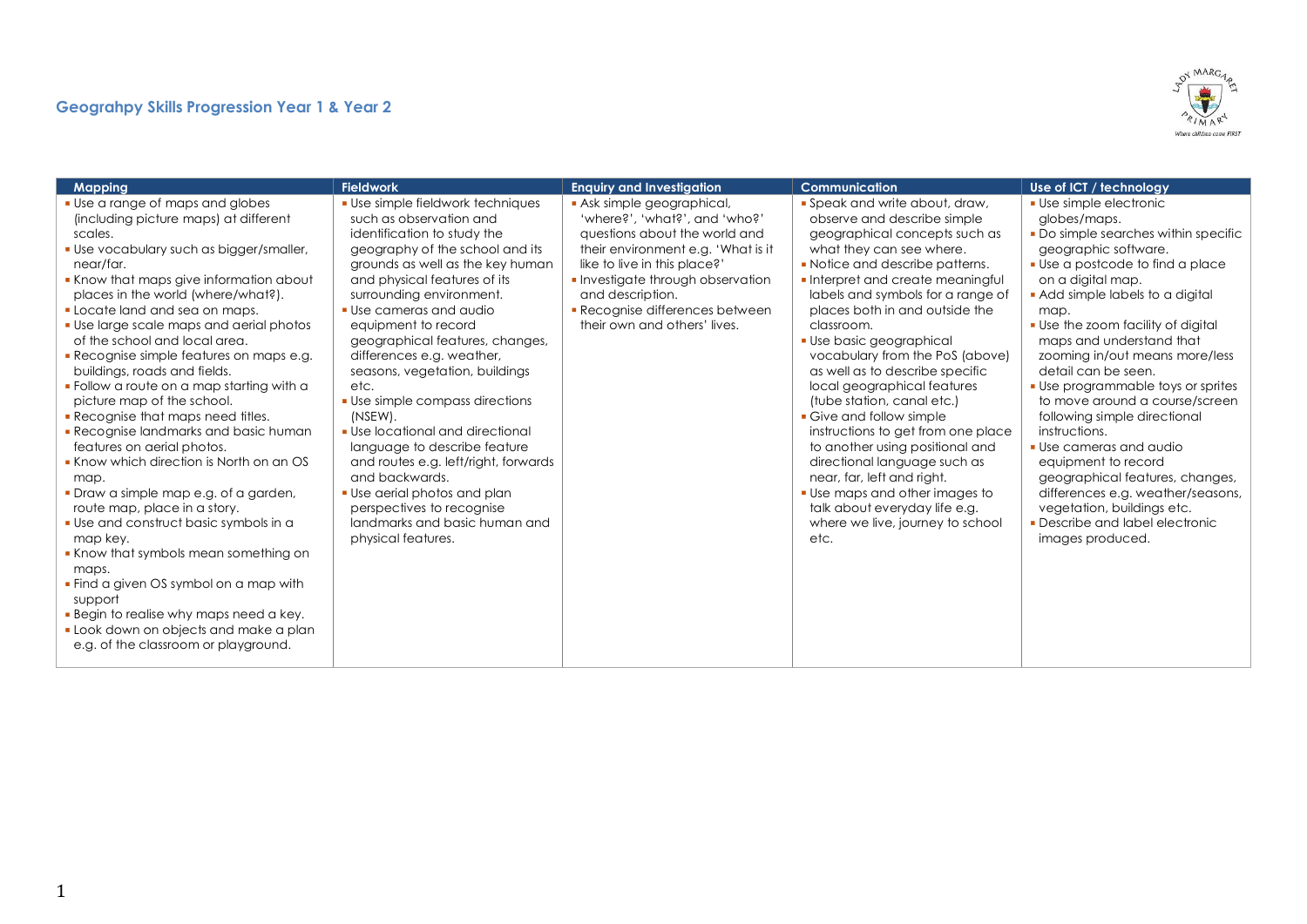

## **YEAR 1**

| <b>Term</b>      | Spring 1                                                                                                                              | <b>Spring 2</b>          | Summer 2                    |
|------------------|---------------------------------------------------------------------------------------------------------------------------------------|--------------------------|-----------------------------|
| <b>Topic</b>     | <b>Our Local Area - Southall</b>                                                                                                      | A town in Kenya          | <b>Blue Planet - Oceans</b> |
| <b>Core Text</b> | The Great explorer                                                                                                                    | Lila and the Secret Rain | Snail and the whale         |
| Concepts         | place, space, , environmental impact and sustainability, environment – physical and human processes, cultural awareness and diversity |                          |                             |

| <b>Locational Knowledge</b>                                     | <b>Place Knowledge</b>                                                              | <b>Human &amp; Physical Geography</b>                                              | <b>Geographical Skills &amp; Fieldwork</b>                                                             |
|-----------------------------------------------------------------|-------------------------------------------------------------------------------------|------------------------------------------------------------------------------------|--------------------------------------------------------------------------------------------------------|
| Name and locate:<br>- 7 continents                              | Study human and physical geography of<br>small area of UK.                          | Identify seasonal and daily weather<br>patterns in UK.                             | Use maps, atlases and globes.                                                                          |
| - 5 oceans<br>Name, locate and identify features of:            | Study human and physical geography of a<br>small area of a contrasting non-European | Locate hot and cold areas in world in<br>relation to Equator and Poles.            | Use simple compass directions and<br>locational and directional language.                              |
| - 4 countries and capital cities of UK<br>- Seas surrounding UK | country.<br>Understand similarities and differences                                 | <b>Physical features:</b><br>- Beach, cliff, coast, sea, ocean.                    | Use photos and aerial perspectives to<br>recognise landmarks, human features<br>and physical features. |
|                                                                 | between places.                                                                     | - Forest, hill, mountain, soil, river, valley,<br>vegetation.<br>- Season, weather | Devise a simple map with basic symbols<br>and a key.                                                   |
|                                                                 |                                                                                     | Human features:                                                                    | Use fieldwork and observational skills to<br>study the school and its grounds.                         |
|                                                                 |                                                                                     | city, town, village, factory, farm, house,<br>office, port, harbour, shop.         | Use fieldwork and observational skills to                                                              |
|                                                                 |                                                                                     |                                                                                    | study human and physical features of the<br>environment surrounding school.                            |